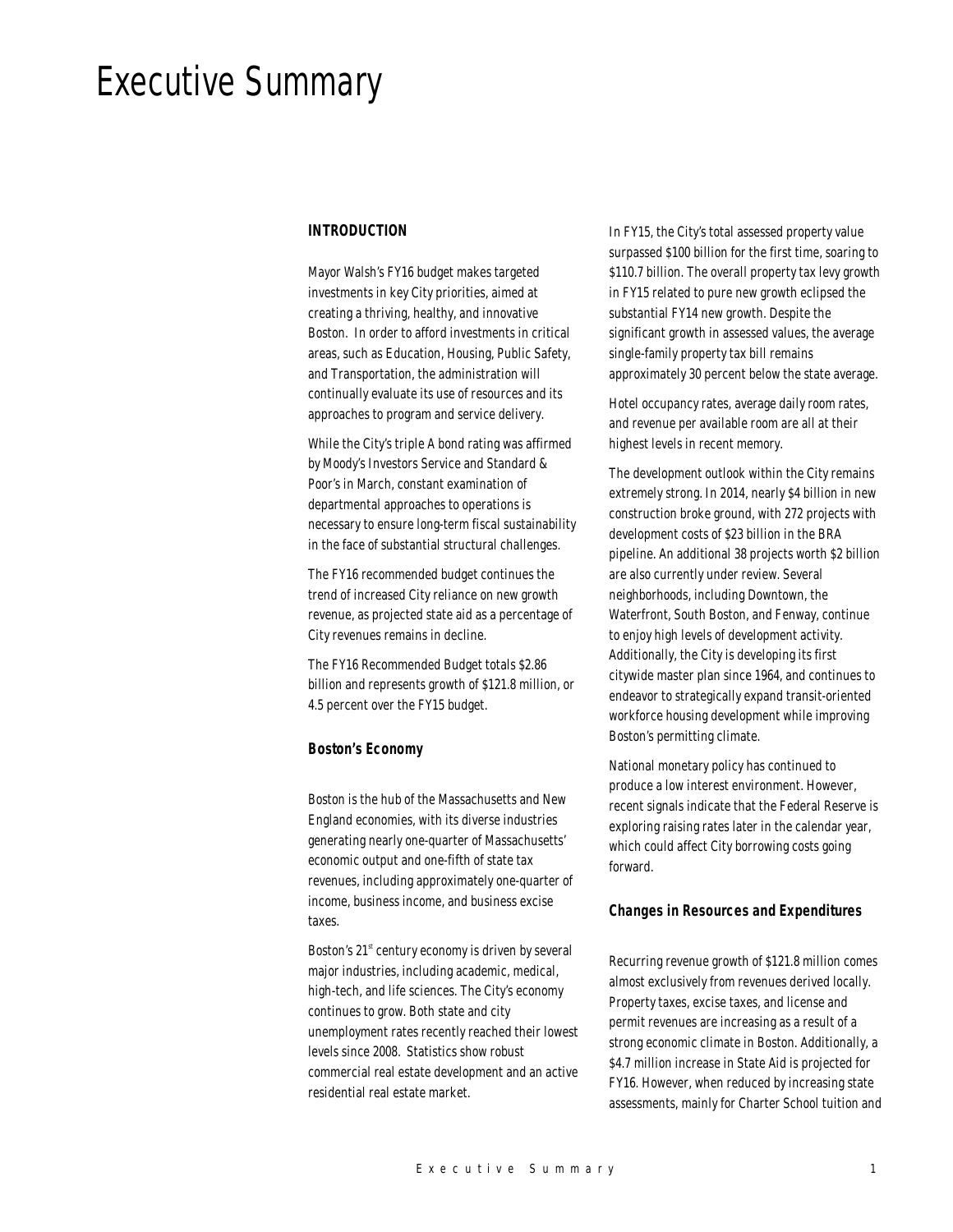the MBTA, "net" State Aid is projected to decrease by approximately 14 million, or 6.6% (See Figure 1). This decline, primarily a result of the state's proposed underfunding of Charter School tuition reimbursement, remains one of the biggest budgetary challenges facing Boston. Although its share of total general fund revenue continues to decline, state aid remains the second largest source of revenue for the City and therefore plays a critical role in determining available resources.



Figure 1

The two largest sources of FY16 recurring revenue growth are the property tax and excise taxes. Property tax, the City's largest revenue source, reflects a 4.6 percent net increase.

Excise taxes are projected to increase by 7.9 percent in the FY16 budget. Motor Vehicle, Meals, and Room Occupancy excises all continue to exceed budgeted amounts in FY15, a trend projected to continue into FY16.

In addition to recurring revenue, the FY16 budget also includes \$40 million from Fund Balance to support the appropriation for Other Post-Employment Benefits (OPEB). This is level with the appropriation for OPEB from Fund Balance in the FY15 budget.

On the expenditure side, the FY16 budget reflects a 3.5 percent or \$76.9 million increase in total appropriations in addition to a \$44.9 million increase in fixed costs.

The City is projecting an increase of 4.4% in health care costs for city employees and retirees, continuing the recent trend of more manageable health care cost increases. Strong legislative action in FY11 coupled with thoughtful responses from the City and its unions, through the Public Employee Committee (PEC) played a significant role in recent lower increases. Most recently, the City and the PEC agreed to a successor agreement, effective July 1, 2015, which is projected to reduce cost growth by \$45 million over the next five years. The City also competitively bid its non-Medicare health plans for FY16, reducing the number of plan options and reducing administrative costs. The Summary Budget chapter of this volume describes in more detail some of the successes the City and the State have had managing municipal health insurance costs.

Despite these efforts, the City's health care claims trend increase is projected at over 7%, a rate far exceeding projected City revenue growth. Health insurance costs are budgeted at \$296.2 million in FY16 and remain a major expenditure. Consistent with national and local trends, Boston's health insurance costs have dramatically increased since 2001 and now constitute a much larger share of the City's budget at 10.4 percent. That is why the successor PEC agreement that will become effective on the first day of FY16 is important to achieve further savings for the City.

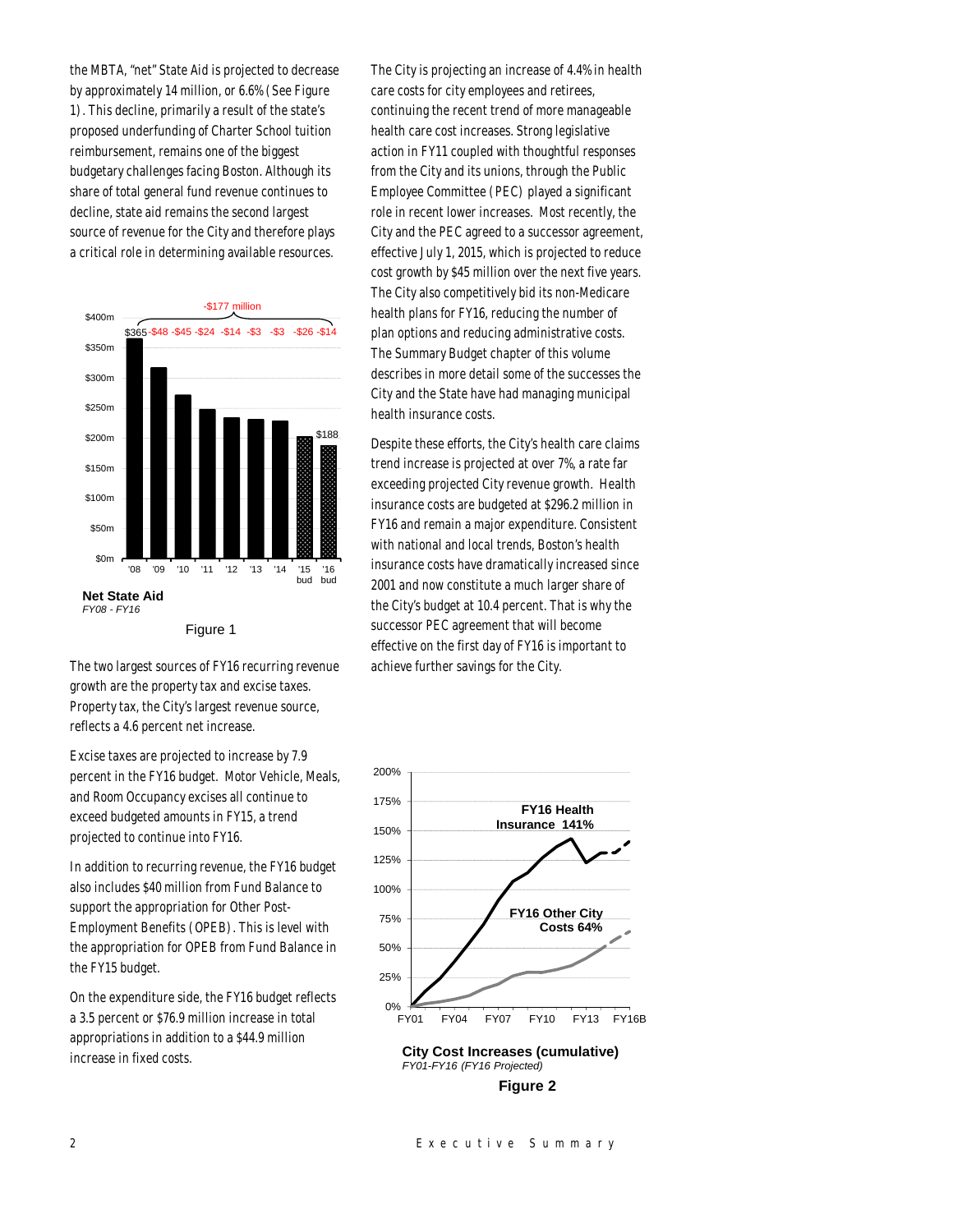In the area of debt service, the City continued to benefit from favorable interest rates, and received high premium on the FY15 bond issue, keeping debt service costs lower than they otherwise would have been in FY16. Even with the recent favorable borrowings, debt service costs are projected to increase by \$12.3 million in FY16.

Significant savings in trash disposal, a large expense for the City, will also be realized based on last year's competitive bid. Additional savings is projected to occur due to decreased projections for overall trash tonnage.

Collective bargaining increases scheduled for FY16, with most agreements providing 3% wage increases, drives much of the cost growth in departments. For all but 2 of the City's unions, FY16 is the last year of their bargaining agreement. All of the City's civilian unions, and all but one public safety union, have settled to two consecutive three year agreements. A collective bargaining reserve has been established in FY16, to provide the estimated funding for contracts that can be transferred to the relative departments once they are settled.



Figure 3

With salaries and health benefits representing 77% of the City's operating budget appropriations, it is important to manage the level of the City's workforce. Through controlled hiring and attrition, the City continues to manage employee levels. In FY16, general fund FTEs are projected to increase between January 1, 2015 and January 1, 2016. (Figure 3). The majority of the increase is in the

strategic areas of public safety and education. In the Public Safety Cabinet, there will be new recruit classes to cover attrition in both Police and Fire. Boston Public School (BPS) FTEs are expected to increase by 107.7 with higher projections for bilingual and other specialist teachers, and instructional aides in classrooms, offsetting reductions in central office positions.

This FY16 budget also supports the five-year capital plan. The capital plan totals \$1.8 billion and includes \$151 million in new FY16 project authorizations. The plan emphasizes the strategic use of infrastructure to promote economic development, neighborhood vitality, quality education, health care, and public safety. Highlights of the plan include renovations at community centers, fire and police stations, libraries, and parks, as well as the creation of the groundbreaking STEM Academy at the Dearborn School. The capital plan also makes large investments in technology initiatives and infrastructure.

Further information relating to the City's revenues, expenditures, and personnel levels can be found in the Summary Budget and Revenue Estimates and Analysis chapters of this volume.

## *Long-Term Financial Outlook*

The City of Boston has produced balanced budgets for three decades. Its heavy reliance on revenues independent of State and Federal revenues and robust financial management policies have contributed greatly to this success. The City maintains comprehensive financial policies considered to be "best practice" related to position control, financial modeling, revenue projection, variance tracking, and debt and reserve level management. In March 2015, Standard & Poor's Rating Services and Moody's Investor Services affirmed the City's AAA and Aaa bond ratings. A bond rating is a statement of credit quality and drives interest rates paid for a municipality's bonds. Higher bond ratings translate into lower interest rates. Lower interest rates translate into lower costs for the City and the ability to increase investment.

City management places a high priority on adhering to comprehensive financial policies and long-range planning strategies as well as continuing to exercise strong fiscal discipline. These practices ensure the City's ability to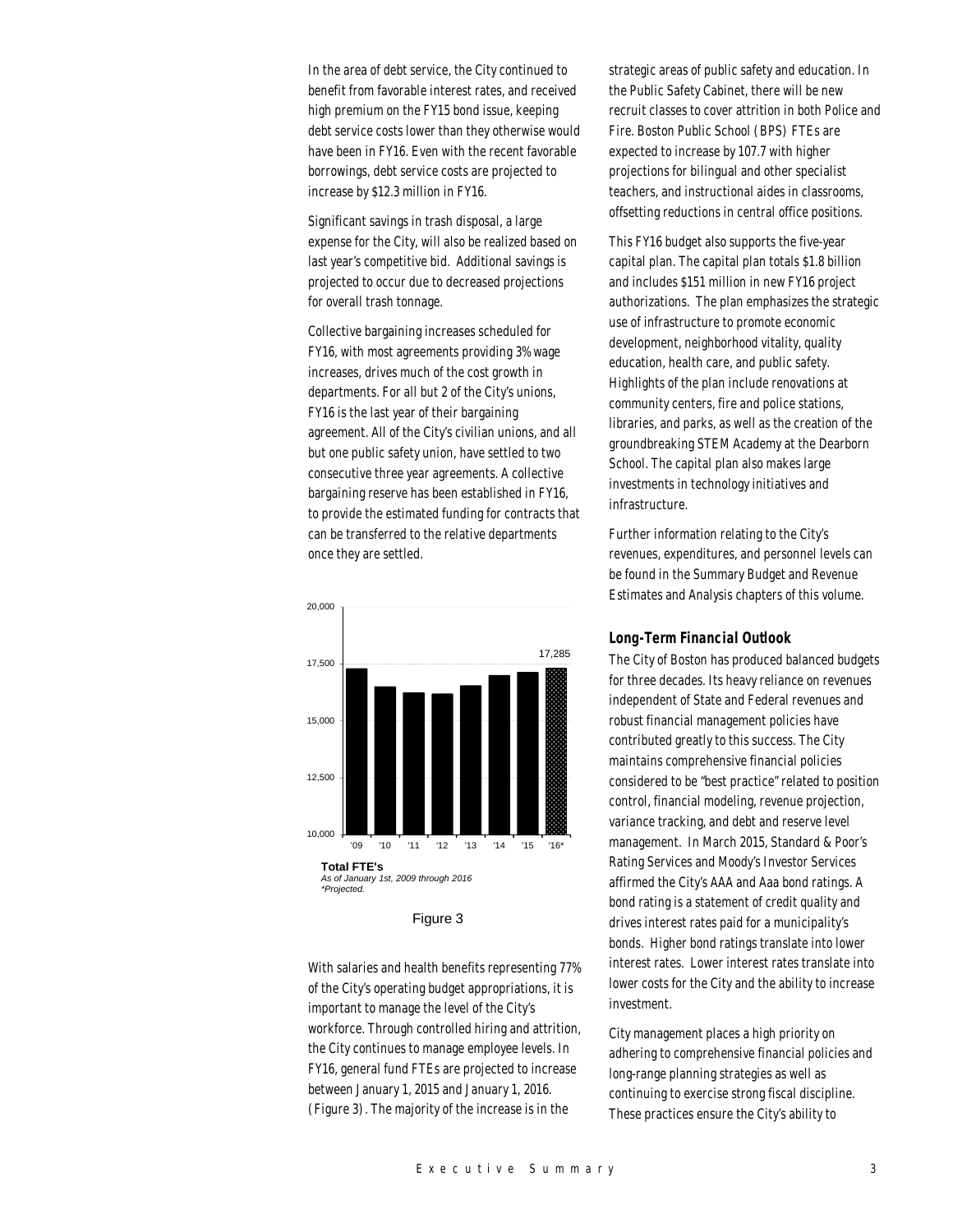preserve budgetary balance and address future budget challenges.

With the confluence of persistent cost pressures driven by substantial fixed costs, high labor and health care costs, and declining net state aid, a careful long-term approach to budgeting is imperative. Prudent planning will allow for more consistent resourcing of priority City spending through changes in economic conditions.

# *FY16 BUDGET PRIORITIES: THRIVING, HEALTHY, INNOVATIVE*

In this budget, Mayor Walsh has identified several priorities toward the goal of a thriving, healthy innovative city: strengthening the economy and creating 21st century jobs along with a 21st century workforce; improving public safety, treating trauma and addressing an epidemic of opiate addiction and substance abuse; ensuring that Boston Public Schools, under new leadership, enables every child from every neighborhood to succeed; furthering a comprehensive plan for the development of housing that meets a range of needs; and investing in the arts, parks, and the customer experience. This budget represents the Mayor's values, and seeks to create an environment that promotes equity, builds community, and helps maintain Boston's place as a national leader.

# *EDUCATION*

The BPS budget comprises 36% of the City's total budget. The \$1.0135 billion recommendation is in addition to the \$146 million projected to be assessed for charter school tuition. Mayor Walsh recognizes the potential and challenges of the Boston Public Schools, and is recommending funding for a variety of initiatives to improve outcomes for all students. This year's BPS budget is approximately \$39 million higher than FY15, despite a projected decrease in net state aid to the City. Mayor Walsh's commitment to schools is demonstrated by the 4 percent increase recommended, while overall City Departments appropriation will increase by 3.1 percent.

With costs far outpacing City revenues, and the expected decline in State and Federal resources, BPS faces perpetual budget challenges. Nonetheless, BPS keeps its priority focus on schools and proposes to raise the overall weighted student funding allocation to schools by \$21 million.

The FY16 BPS budget will make noteworthy investments in several areas:

- Expanding early education: A \$1 million, 100 seat expansion of the BPS early education (K1) program.
- Extended Learning Time (ELT): Investing in ELT options by maintaining funding for schools with existing ELT programs at \$4.0 million and \$1.4 million in Acceleration Academies, and adding 40 minutes per day in 16 new schools at a cost of \$3.9 million.
- Human Capital: Continuing successful human capital initiative at a cost of \$4.8 million.
- Technology: Expanding digital learning opportunities to prepare students for the 21st century with a \$500 thousand expansion of Digital Academy, \$1 million in technology infrastructure updates, and \$500 thousand for continued support of 10,000 PARCC devices.
- Network Structure: Continuing to invest in a network structure by supporting 5 K-8 networks and 1 high school network at a cost of \$3.6 million for FY16.
- Inclusive Opportunities: Expanding inclusive opportunities by investing an additional \$620 thousand for staffing of another 51 classrooms for a total investment of \$2.1 million and 149 classrooms.
- Weighted Student Funding (WSF): Increased investment in funding based on students and their specific needs with an additional \$21million in FY16. This is the fifth year of WSF.
- Compensation Reform: \$340 thousand to reform student leader compensation.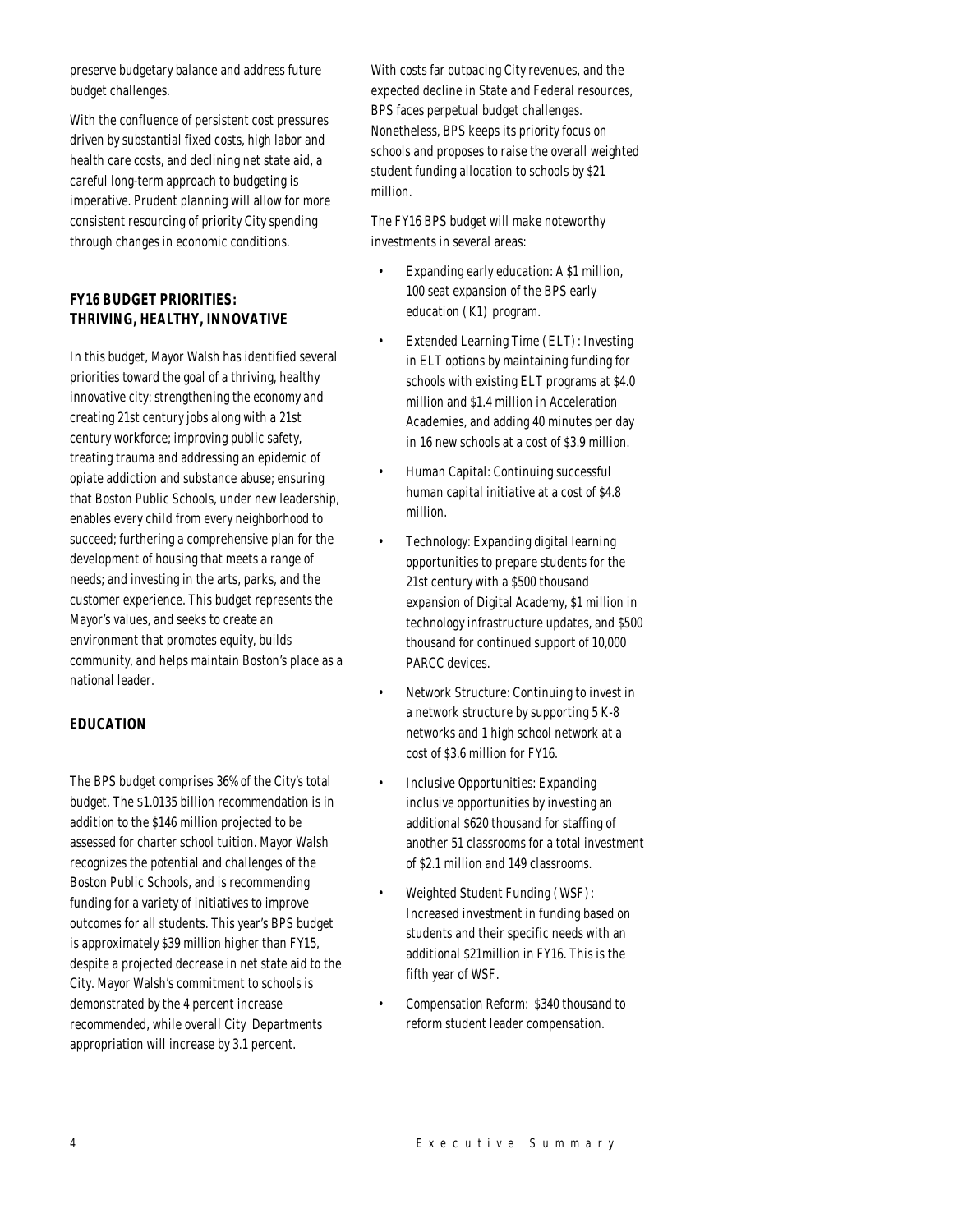# *ECONOMIC DEVELOPMENT*

The Mayor remains committed to supporting businesses, large and small, through programs that foster an environment for growth and job creation. This budget does that by:

- Developing pathways to overcome income and wealth disparity and disproportionate opportunity.
- Establishing an Office of Financial Empowerment, which will continue to develop programs to help the working poor address the wealth gap.
- Establishing a stronger connection between education and workforce development.
- Establishing fair and transparent policies on land use and development.
- Cultivating an environment that encourages, supports, and promotes entrepreneurship and new business development.
- Establishing a Startup Manager at the BRA, aimed at creating programs to support the unique needs of startup culture.
- Commissioning a Disparity Study to provide guidance on how to close the opportunity gap.
- Continuing to build the new Office of Tourism, Sports and Special Events, which supports one of our most lucrative industries.

#### Streamlining the Permit Process

Mayor Walsh will continue his efforts to make getting a permit in Boston an easy, clean, and predictable process. Building off of last year's efforts to engage Boston's technologists and permit customers at the inaugural HubHacks event, the City will unveil the first release of a modern online permit experience. The site will go through multiple releases in FY16, expanding the total number of permits available online, while refining the user experience based on feedback from people and businesses who will use it each day. The City will also continue to improve digital tools, such as the Permit Finder application that was launched in December, that help permit

processors throughout the City work more efficiently, help customers see where they are in the review process, and create public accountability towards the Mayor's performance goals for faster permit review.

# Supporting Innovation & Entrepreneurship Across Boston

The City will deepen its support for entrepreneurs throughout Boston's neighborhoods. It will welcome the first tenants to its new Roxbury Innovation Center; it will roll out new regional innovation programs through its StartHub initiative; and it will develop a new strategic plan to better support Boston's new, small, and local businesses.

Mayor Walsh will also continue investing in programs that transform the way the City engages with residents and serves its constituents. The City will work with partners to identify new policies that improve housing development and access through its Housing Innovation Lab. It will engage youth, through a participatory budgeting program, to help shape the City's capital investment; and it will collaborate with artists, designers, and architects to help rethink civic spaces citywide.

# *PUBLIC SAFETY*

#### A New Boston Police Department Class

Mayor Walsh is committed to maintaining a strong Boston Police Department and will start a new police recruit class in the fall of 2015.

## Reinstituting the Police Cadet Program

Mayor Walsh is providing funding to the Boston Police to reinstitute its Cadet program. The Cadet program will allow young city residents the opportunity to earn sworn positions with BPD after 2 years in the program. This will be utilized as a tool to recruit talented young people from Boston's neighborhoods into its police force as well as to increase diversity within the department.

#### A New Boston Fire Department Class

A safe city must be served by a well-trained fire department, and the Mayor will start a new firefighter recruit class in the summer of 2015.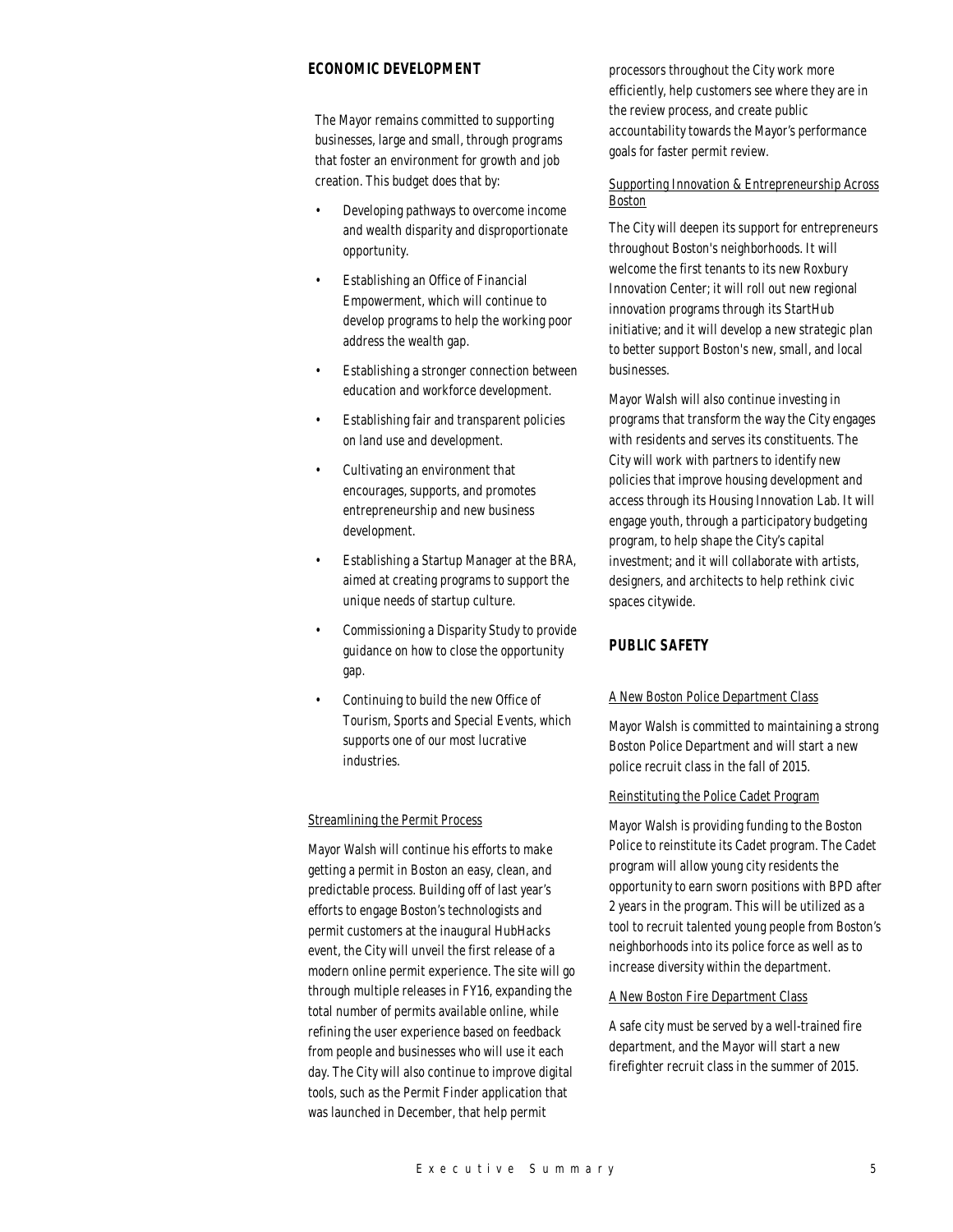#### **Diversity**

With Mayor Walsh's commitment to addressing diversity within the City's workforce, this budget funds a new position focused on increasing diversity within the Boston Fire Department.

# Increased Trauma-Informed Services to Female Victims of Violence and Exploitation

Recognizing that female survivors of violence and exploitation have been underserved for a long time, the Mayor has stated a commitment to more resources for the Anti-Human Trafficking Unit. These victims range from survivors of rape, domestic violence, prostitution and human trafficking, to victims of street assaults and harassment, as well as females coerced into holding/purchasing firearms. All these forms of violence are highly traumatic. The Mayor invests in increased, trauma-informed public safety resources for women who experience this kind of violence.

# *HOUSING*

#### Housing Boston 2030

With the publication of the Housing Boston 2030 plan last fall, Mayor Walsh moves to protect affordable housing and strengthen the development of workforce housing. The Department of Neighborhood Development convened a panel of advisors, including private and non-profit development communities, financial institutions, Labor, universities, neighborhood activists, thought leaders on housing, and advocates for affordable housing. Their plan calls for building 53,000 housing units by 2030 to meet the City's population growth. This plan lays out strategic and measureable goals for meeting all of Boston's housing challenges, with special areas of focus on innovative housing models; controlling development costs; senior and low-income housing; and creating incentives for private developers to meet the needs of the middle class. It also lays out a plan to move students out of neighborhood housing stock and back on to campus. In support of the the Housing Boston 2030 plan, the Mayor provides an additional \$1.75 million for affordable senior housing in the FY16 budget.

## *HEALTH AND HUMAN SERVICES*

#### Addiction/Recovery

Last year, Mayor Walsh announced a plan to establish the Office of Recovery Services. This year, after a needs assessment and recommendations from the Blue Cross/Blue Shield Foundation, the office will be placed and staffed in the Boston Public Health Commission. This new office will coordinate services across a wide range of programs and create policy aimed at curbing our addiction epidemic. It will provide muchneeded guidance for families in need of help. In this budget, Mayor Walsh creates an Overdose Prevention and Outreach Team, which will work with families and addicts to save lives and guide recovery. The budget also provides additional resources for safe needle pickup and disposal.

# *ARTS AND CULTURE*

This year's budget represents a major investment in the arts. Boston recently hired its first Arts Commissioner in over 20 years. In FY16 the Mayor is creating a new staff position to work on a cultural planning process. In addition, after doubling the Massachusetts Cultural Council's granting allocation in the FY15 budget, the Mayor has chosen to budget an additional \$150,000 for small organization and project grants. As Boston prepares to host the national Americans for the Arts conference in June of 2016, the Mayor is committing \$50,000 to support the event.

## *INFORMATION TECHNOLOGY*

#### Investments in Technology

The City continues to upgrade and improve its technology infrastructure -- expanding fiber connectivity to schools, expanding free public WiFi, modernizing existing technology systems, and using digital technology to improve the efficiency of legacy business processes. The Mayor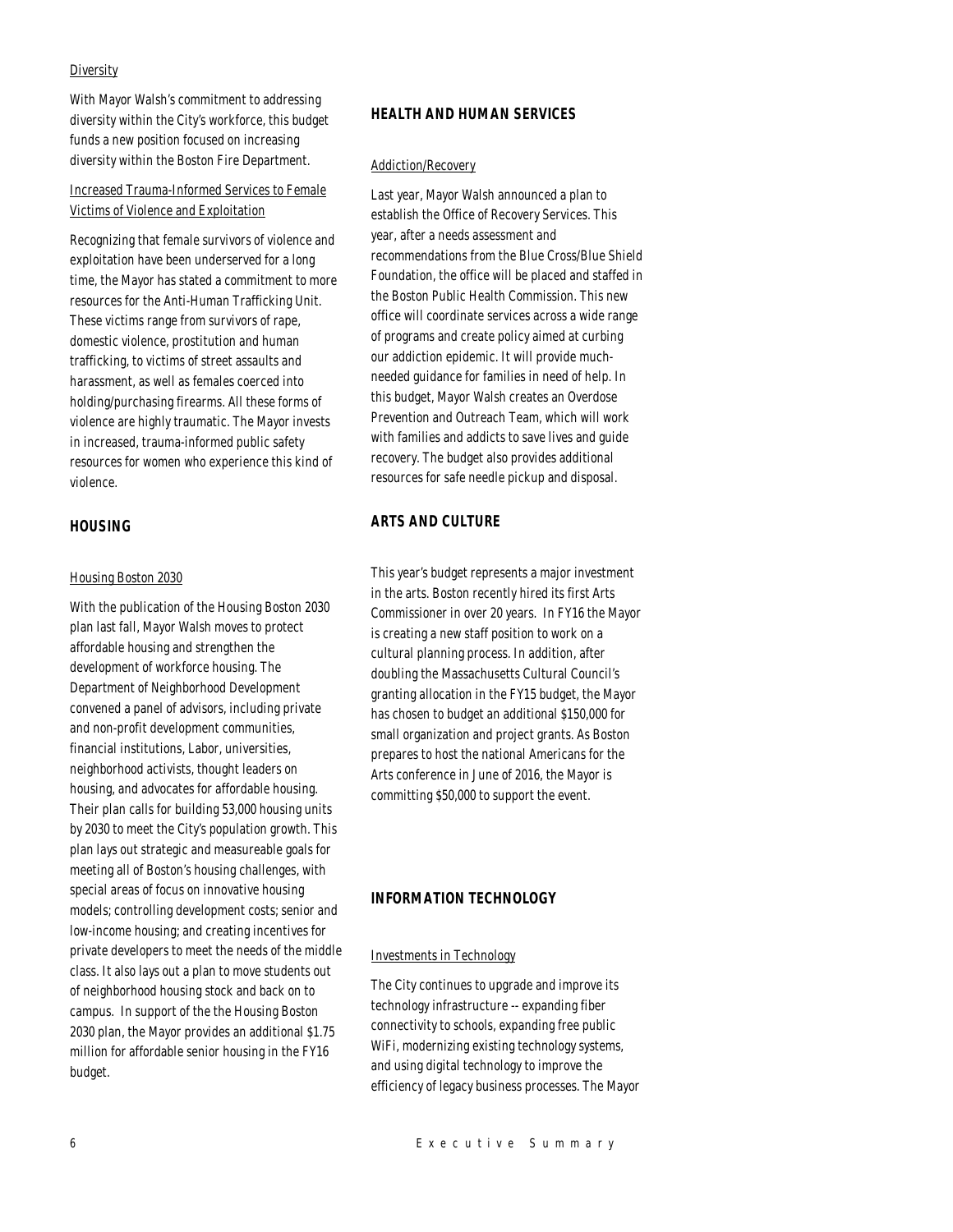is also committed to making key investments to combat cybersecurity threats and improve the resilience of the City's technology infrastructure.

# Digital Engagement and Service Delivery

The City is undertaking a major redesign of its website, with the goal of creating a better online experience for residents, businesses, and visitors. This effort will make it easier to access information and services, and will improve the accessibility of digital resources to every community in Boston. In the spirit of transparency and public engagement, the City will expand its efforts to use social media, email, and digital communication tools to better communicate with the people of Boston, and to give them a voice in City Hall.

## A Data Driven Boston

Mayor Walsh announced the creation of the Citywide Analytics team in his 2015 State of the City address, highlighting his commitment to bringing the power of data to all functions of City government. In the upcoming year, the Citywide Analytics team will work more deeply within Departments and across new functional areas to find insights from data that can improve service delivery for Boston residents.

In FY16, this team will work to make internal and external data relevant to city operations more easily accessible; it will ask - and answer - better questions about city operations and progress towards the City's goals; it will create reporting and data visualization solutions that become deeply integrated into City operations; and it will create digital tools that inform and engage the Mayor, senior City leaders, and the public.

# *PARKS*

## Investing in Boston's Parks

Parks play an important role in the life of our city. Parks allow residents to gather to walk, exercise, perform, compete, or just relax. A strong park system helps make a stronger city, and Mayor Walsh's FY16 budget makes a substantial investment in one of our most valuable assets. A

second-shift of maintenance workers will be added so that our parks will be cleaner and safer. In addition, the Mayor has committed matching funds for the Olmstead Tree Society's pruning program, which will leverage additional funds from private sources. The capital plan also contains considerable investment in Boston's renowned parks system.

# *ENHANCING THE CUSTOMER EXPERIENCE*

The FY16 budget commits substantial additional funds to some of the more public facing City departments. As we transition to a 311 system for non-emergency calls, additional staff will be added to the call center. New positions in the Office of Neighborhood Services will focus on civic engagement and technical support. This budget also funds the purchase of additional snow removal equipment and expansion of the popular Hokie program to maintain clean City streets. This budget provides funds for the replacement of parking meters with new smart meters, and for the creation of a comprehensive Street Regulation Rule Book, which will compile all street regulations in an easy-to-read online format.

## *LEVERAGING INVESTMENT*

In this budget, Mayor Walsh has set aside funding to create an office that will oversee grant cultivation, solicitation, and fulfillment. As state and federal funding continue to decline, and fixed costs continue to rise, it is important that the City creatively seek revenue from foundations and the private sector. This office will do that, as well as maximize existing grant streams.

## *STRATEGIC PLANNING*

Mayor Walsh has launched several strategic planning initiatives to establish long-term goals and initiatives with appropriate community input. The Mayor kicked off Imagine 2030, the first comprehensive master plan for the City of Boston in 50 years that aims to preserve, enhance, and grow the City's neighborhoods. The Mayor also launched GoBoston 2030, a comprehensive